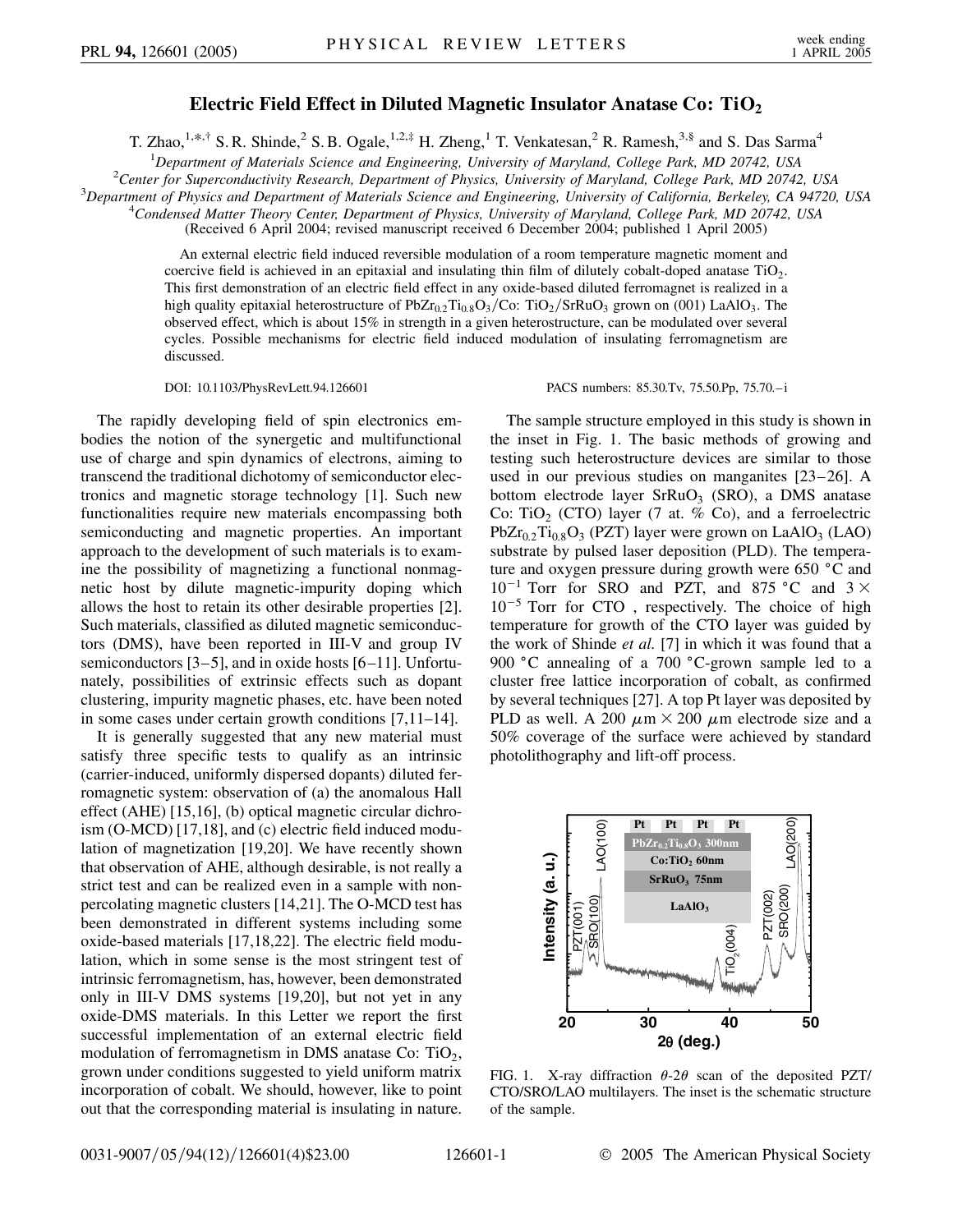From the x-ray diffraction (XRD)  $\theta$ -2 $\theta$  scan shown in Fig. 1, all the SRO, CTO, and PZT films are (00*l*) oriented without any impurity phases. The in-plane epitaxy of all these layers was confirmed by four 90<sup>°</sup>-separated peaks in a XRD  $\Phi$  scan measurement. TEM images in Fig. 2 show good crystallinity, no interdiffusion between the PZT and CTO, and between the CTO and SRO layers, and no obvious signature of Co clustering in the CTO layer. A Rutherford backscattering (RBS) measurement further confirmed the composition for every layer and the clean interfaces between them. We note that magnetic force microscopy images for the films were mostly featureless with weak domainlike contrast, possibly due to net weak magnetization. Occasional nanometer scale local dipole signatures could be seen, which could arise due to surface topology defects or a local  $CoTiO<sub>3</sub>$  type magnetic phase [28]. If we liberally calculate the concentration of such defects and attribute them entirely to such magnetic complexes [27], it still leads to  $\sim$ 4% cobalt dispersed uniformly in the matrix.

Ferroelectricity in the PZT layer was characterized using a Radiant Technology RT-6000 system. Low frequency (16 kHz) ferroelectric hysteresis measurements show a clear hysteresis loop as shown in the upper panel of the inset in Fig. 3(a) indicating the high quality of the PZT film. To measure the ferroelectric field effect on the CTO magnetization, an electric voltage pulse (1 ms) was applied to the PZT layer through the top and bottom electrodes. The magnetization of the CTO layer was measured by SQUID magnetometry at room temperature after the electrical poling of all the top electrodes. During the magnetization measurement, the electrical voltage was turned off.

Figure 3(a) shows the magnetic hysteresis loops of the CTO layer measured after PZT poling. After poling of the PZT with a positive voltage, the loop showed a saturation magnetization  $(M<sub>S</sub>)$  of about 100  $\mu$ emu [squares in Fig. 3(a)]. Then the PZT was negatively poled and  $M<sub>S</sub>$ was measured again. It was seen to drop to about 85  $\mu$ emu [up triangles in Fig.  $3(a)$ ]. After the PZT was plus poled again,  $M<sub>S</sub>$  went back to its initial value of  $\sim$ 100  $\mu$ emu [down triangles in Fig.  $3(a)$ ]. After a second negative poling,  $M<sub>S</sub>$  dropped again to ~87  $\mu$ emu [circles in



FIG. 2. Transmission electron microscopy images of the PZT/ CTO/SRO/LAO sample.

Fig. 3(a)]. The  $M<sub>S</sub>$  value as a function of applied voltage is plotted in the lower inset in Fig. 3(a). It is very clear that the  $M<sub>S</sub>$  of CTO can be switched with a difference of about 15% by switching the polarization states of PZT. In Fig. 3(b) we show the data of Fig. 3(a) on an expanded *H* scale to bring out two significant points: (a) the loops are ferromagnetic with well-defined coercivity  $(H_C)$  and remanence values, and (b) the  $H_C$  is also modulated reversibly with positive and negative poling. In fact, the modulation is as large as 40%. A similar magnetization modulation behavior was also measured on a PZT/CTO sample on a conducting Nb:  $SrTiO<sub>3</sub>$  substrate, indicating that the observed effect is robust and reproducible.

The magnetization of the CTO film was also measured as a function of temperature as shown in Fig. 4. The circles and up triangles represent the data measured after a positive and a negative poling, respectively. On the right axis (the squares) we show the percent modulation. The modulation is seen to be  $\sim$ 13.5% at *H* = 1300 Oe (consistent with room temperature data) and is seen to drop gradually with temperature down to  $\sim$ 9% at 170 K, as expected due to stiffening of the magnetic order. As ferromagnetism sets in the SRO layer ( $T_c \sim 160$  K), the modulation shows a sudden drop to  $\sim$ 4.5% followed by a gradual decrease as the temperature is lowered further. The drop near 160 K can be attributed to the ferromagnetic coupling between



FIG. 3. Magnetic hysteresis loops of the CTO layer after several electric voltage poling on the PZT layer in a smaller (a) and a larger (b) *H* scale. The upper panel of the inset in (a) shows the ferroelectric hysteresis loops of the PZT layer, while the lower panel is the saturation magnetization of CTO as a function of the applied voltage on PZT. The inset in (b) is the coercive field of CTO as a function of the applied voltage on PZT.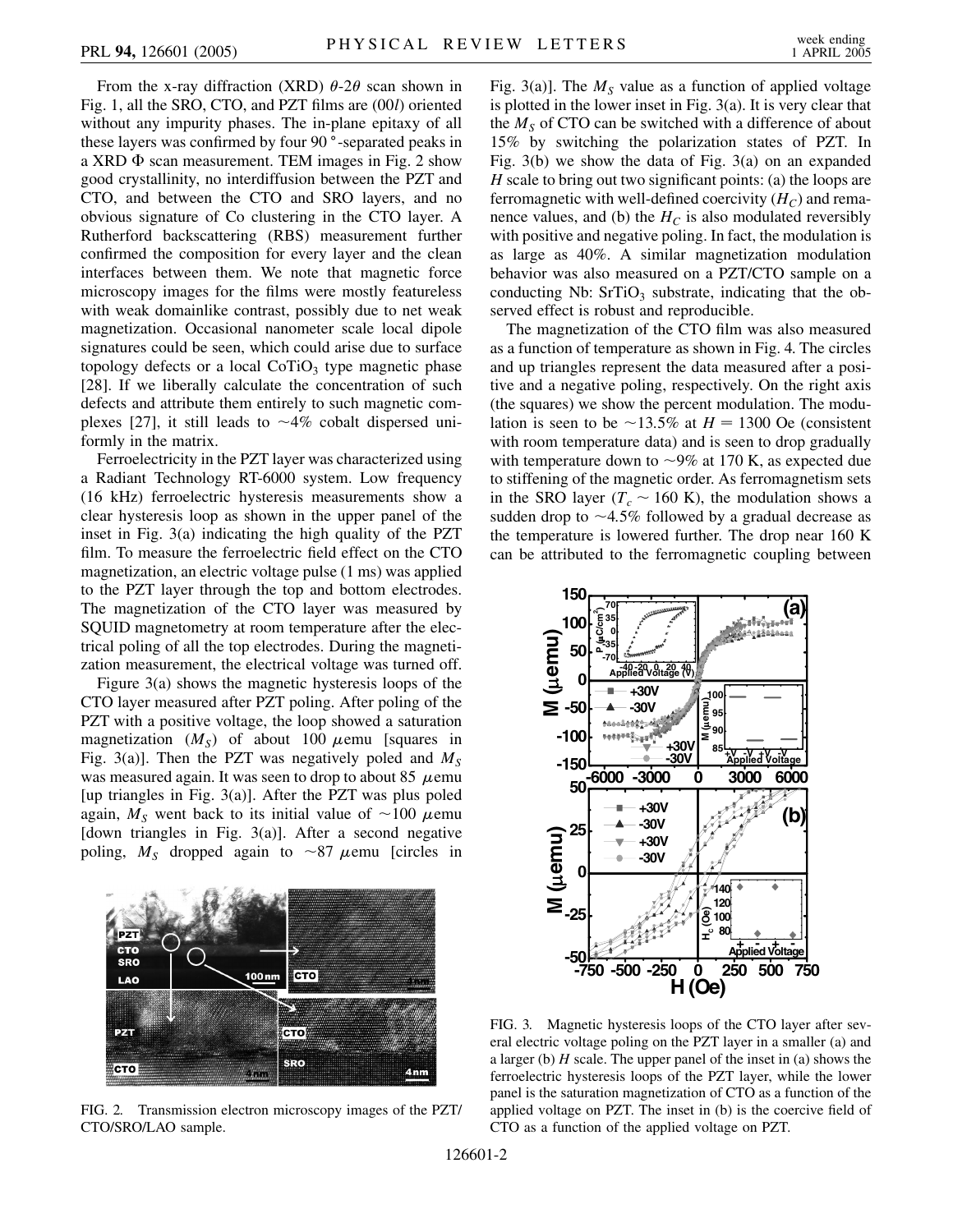

FIG. 4. Temperature dependence of magnetization of the CTO layer measured under a magnetic field of 1300 Oe after positive and negative poling on PZT (left axis) and the percentage difference between them (right axis).

the CTO and SRO layers through their interface, decreasing the ease of electric field modulation of the CTO magnetization.

When the PZT is positively poled, its polarization points down, inducing electron accumulation in the CTO layer towards the interface, while negative poling has an opposite effect on the distribution. In the presence of two interfaces for the CTO channel (PZT/CTO and CTO/ SRO) and a long electric field penetration depth in insulating CTO, the quantitative aspects of the effective degree of charge modulation/injection/depletion will be controlled by the corresponding band offsets. Also, within the possible polaronic picture of ferromagnetism discussed later, factors such as polaronic redistribution and ionization under the applied electric field may be relevant. It is important to recognize here that although the CTO/SRO interface is in play here electronically, at room temperature SRO is not ferromagnetic, and hence the observed room temperature magnetic modulation effects originate in CTO. Our *experimental finding* of a direct influence of the electric field modulation on  $M<sub>S</sub>$  as well as  $H<sub>C</sub>$  strongly favors an intrinsic nature of this DMS system.

Given the lattice parameters of anatase TiO<sub>2</sub> of  $a = b$ 3.782 Å and  $c = 9.514$  Å (2 molecules/cell), one has  $\sim$ 8.8  $\times$  10<sup>16</sup> TiO<sub>2</sub> molecules in the 600 Å  $\times$  1 cm  $\times$ 1 cm volume of the film. This yields  $\sim 6 \times 10^{15}$  Co atoms in this volume. Replacing  $Ti^{4+}$  with  $Co^{2+}$  will accommodate one oxygen vacancy in the proximity for local charge neutrality. This impurity-defect complex could serve as a weakly attractive site for the carriers, presumably facilitating an exchange mechanism of ferromagnetism as discussed later. The polarization charge obtained from the inset of Fig. 3 is  $\sim 60 \mu C/cm^2$ , which corresponds to a surface density of  $\sim 3.5 \times 10^{14}$  charges/cm<sup>2</sup>. Given the insulating nature of the sample and assuming that none of these charges are compensated by interface states or traps, this represents an upper limit on the areal density of the induced or depleted number of carriers in the film. In order to make a quantitative estimate of the expected modulation of ferromagnetism, one needs information such as the density of localized carriers, the precise fraction of uniformly dispersed and ionized cobalt, the valence state(s) of cobalt ions, oxygen vacancy concentration, etc., which is unavailable at this time. A typical value of carrier density of  $\sim 10^{20}/\text{cm}^3$  corresponds to an areal density of  $\sim 6 \times 10^{14}/\text{cm}^2$  in our 600 Å film. Clearly, an induced or depleted density of  $\sim 10^{14}$  charges/cm<sup>2</sup> can lead to a significant modulation of ferromagnetism, as observed, especially in a percolative ferromagnet as discussed below. Large electric field modulation has been demonstrated in percolative manganite systems [25,26,29].

Given the highly insulating nature of the samples, no itinerant electron based picture is feasible, and therefore the RKKY-type scenario discussed extensively in the context of GaMnAs magnetization [19,20] simply does not apply here. Other physical pictures which could conform naturally to the attendant insulating magnetic state may thus be relevant. These include the bound magnetic polaron (BMP) percolation picture [30] discussed in the context of strongly insulating DMS materials, and the defect (*F*-center) state percolation model discussed by Coey *et al.* [31]. We suggest that the two mechanisms come together in giving rise to the ferromagnetic ordering in Co: TiO<sub>2</sub>. In particular, the *F*-center defects may very well be the bound magnetic polarons, which eventually form a percolating cluster producing global ferromagnetism as discussed in Ref. [30]. The local ferromagnetism (i.e., the BMP) here is envisioned to be due to the *F*-center exchange (FCE) facilitated by the electron trapped in an oxygen vacancy. The diameter of the *F*-center carrier wave function is dependent upon the dielectric constant of the host and is between  $1-2$  nm for high dielectric constant materials such as  $TiO<sub>2</sub>$  or  $SnO<sub>2</sub>$ . Overlap of the *d*-shell orbitals of the magnetic dopant with the perturbation orbital is then suggested to lead to a *cooperative percolative ordering* of such magnetic ions even in the absence of (mediating) itinerant carriers. It is useful to point out here that the vacancy defects may themselves be susceptible to electric field induced reorganization [32].

In the polaron percolation picture [30], each local magnetic moment (the local moment bound to carriers) is the effective magnetic polaron (here, it is just the FCE) and the whole system is a collection of a random distribution of these polarons. At  $T_c$ , the bound magnetic polarons form a percolating path leading to global ferromagnetism. (The magnetic percolation does not imply transport percolation since each polaron is strongly localized.) Subjecting such a system to strong external electric field could lead to electric dipolar distortion of the magnetic polaron with attendant distortion of the shape of the corresponding wave function and field driven redistribution effects. The corresponding changes in the local exchange energy and the global geometry of the percolation network should then influence the magnetic moment and coercivity of such a system. A complete theory, taking into account the actual FCE size as the BMP and their eventual coalescence